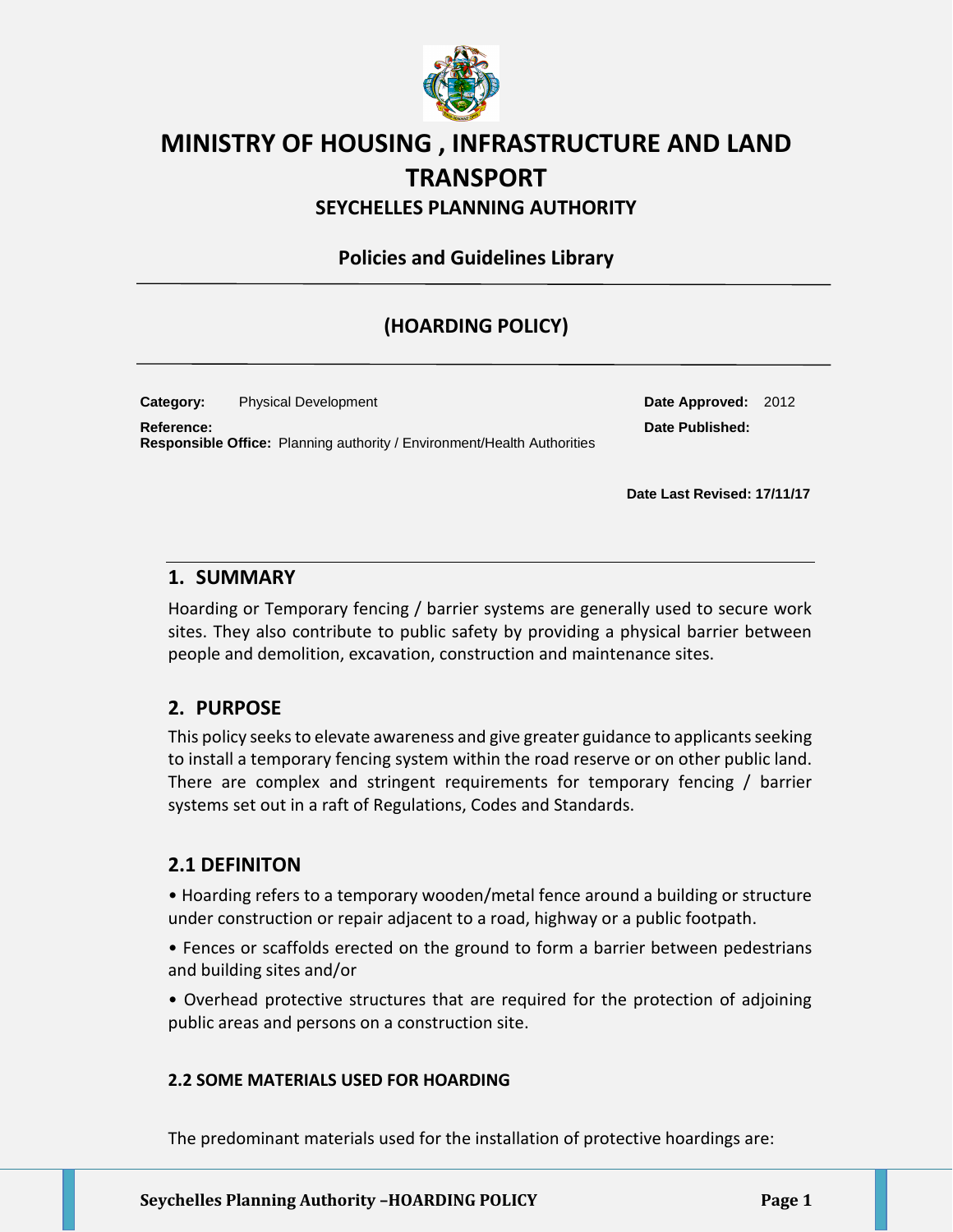- Structural timber
- Structural steel
- Prefabricated steel
- iron sheets
- Scaffolding

## **3.0 STATEMENT**

This policy references key standards, overviews the types of fencing and the approval requirements of the Seychelles planning authority.

## **4.0 BACKGROUND**

It is the responsibility of the Principal Contractor and / or developer for the works to make themselves aware of ALL the standards that apply. Where guidance is required it is recommended that a structural engineer be consulted or the Seychelles planning authority be contacted.

## **5.0 APPLICABILITY & SCOPE**

This procedure encompasses Seychelles Planning Authority and all other responsible arms of Government. These are applicable to all developments defined in the Physical Development legislation. and applies to all contractors operating on construction sites in the Seychelles, hence the design considerations and specifications detailed here are aimed at maintaining public safety minimizing impact on the surrounding environment including pedestrian and vehicular spaces, protecting infrastructures and retaining the visual landscape of an area before, during and after construction.

## **6.0 GUIDELINES/POLICY:**

## **6.1 SPECIAL CONDITIONS**

At the planning stage of any proposed building or civil engineering works, specific consideration should be given, by those responsible for the design and the construction, to the safety of the workers and the public who will subsequently be affected by the plant associated with the process of the erection of such structures.

#### **The Planning Authority strongly recommends that:**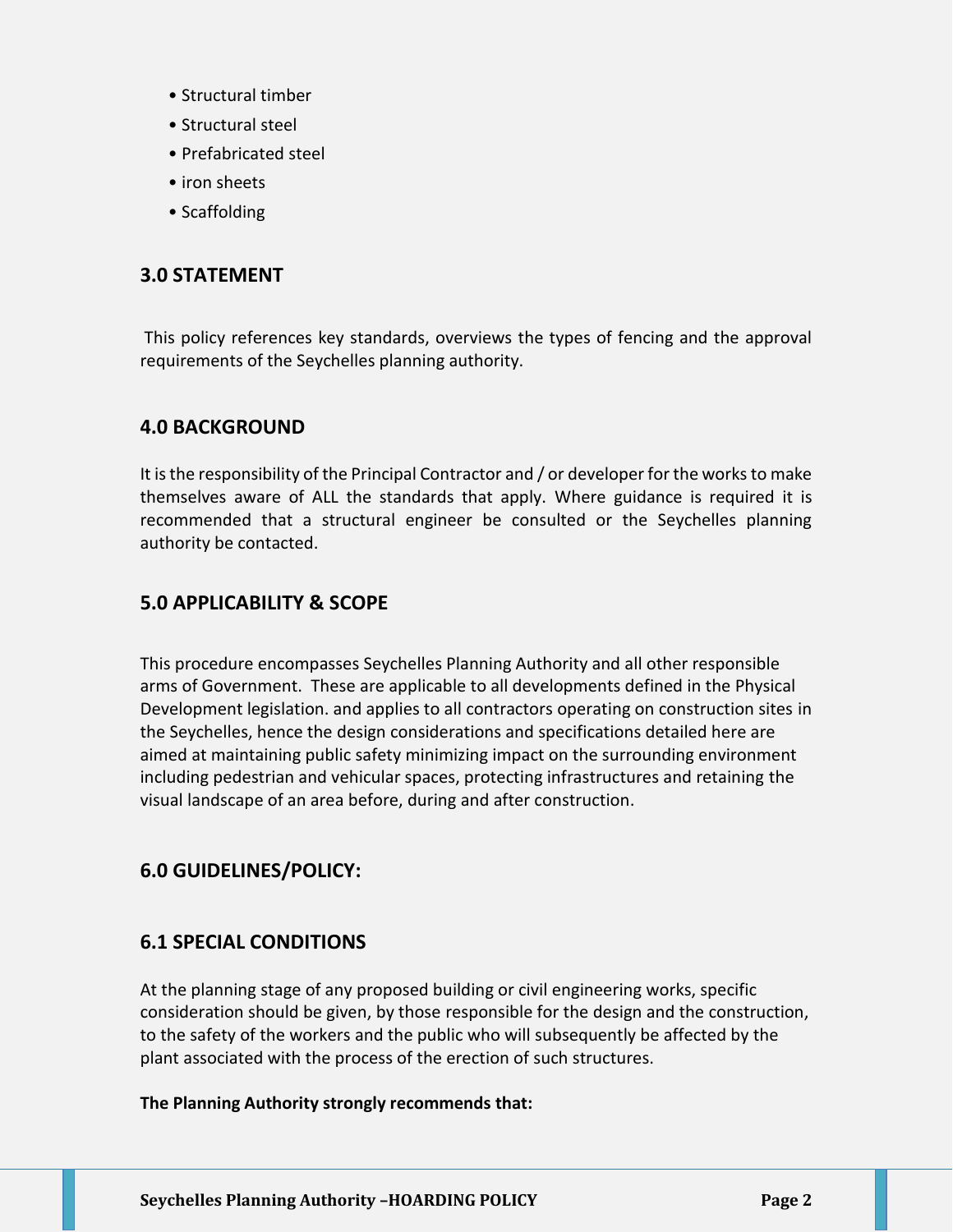• All construction sites located alongside roads should be fully barricaded by protective hoarding.

• Hoardings should be able to protect not only public from dangers within the site but also act as barrier or security to prevent trespassing onto the site.

• Unless specified otherwise, the contractor shall provide, erect and maintain a continuous metal hoarding around the entire contract boundary before the commencement of the works.

• Hoardings shall be erected at not less than 300mm away from any permanent structure such as a Footway, drain, pipeline etc.

• Hoardings should not be higher than 2000mm high and continuous down to the ground. Any hoarding structure to be erected above the designated height shall be at the discretion of the Planning Authority.

• All hoarding structures are to be properly designed and constructed in accordance to the specification of the Planning Authority and should be maintained in good condition.

- There should be an adequate safety distance between the worksite and the hoarding.
- There should be a minimum of two entry points to a site.
- The contractor shall provide metal gates/doors for the main and side entrances.

• The metal gate at the main entrance (for vehicular traffic) shall be closed after working hours when construction activities have been stopped.

• A side entrance beside the main gate shall be provided for passage of workers and visitors.

• The hoarding shall be constructed in accordance with the standard drawings and detailing.

• On all sides exposed to the public, hoardings should be free of all hazards to the public i.e. nails, sharp edges and corners of metal sheets.

• If ground level bracing is necessary across the pedestrian way, an unobstructed closeboarded or sheet timber walking platform is to be provided. Where pedestrians will be required to use the carriageway a public walkway of 1.3m minimum width must be provided and a 1.5m high barrier handrail of at least two evenly spaced horizontal members must be erected between the walkway and carriageway.

• There must be a clear passage continuously available for pedestrians under or through the scaffold with a minimum of 2.4m headroom. It must be at least 1.3m wide. All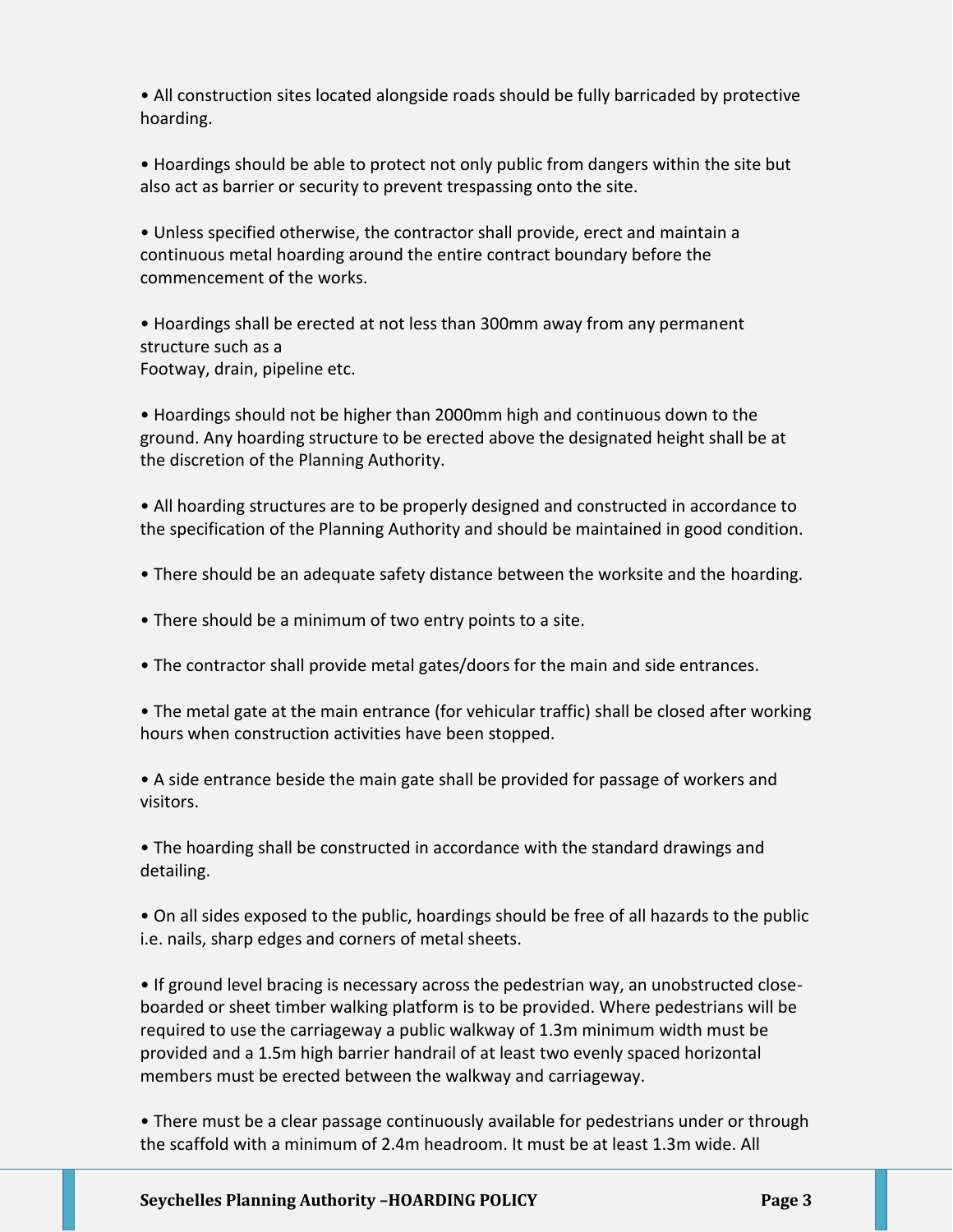fittings lower than 2.6m must be adequately protected to prevent danger to pedestrians.

• Warning signs with the legend '**DANGER - MEN WORKING ABOVE'** must be displayed at each end of the structure.

## **6.11 PROPER HOARDING DESIGNS**

#### *FREE-STANDING VERTICAL HOARDING*



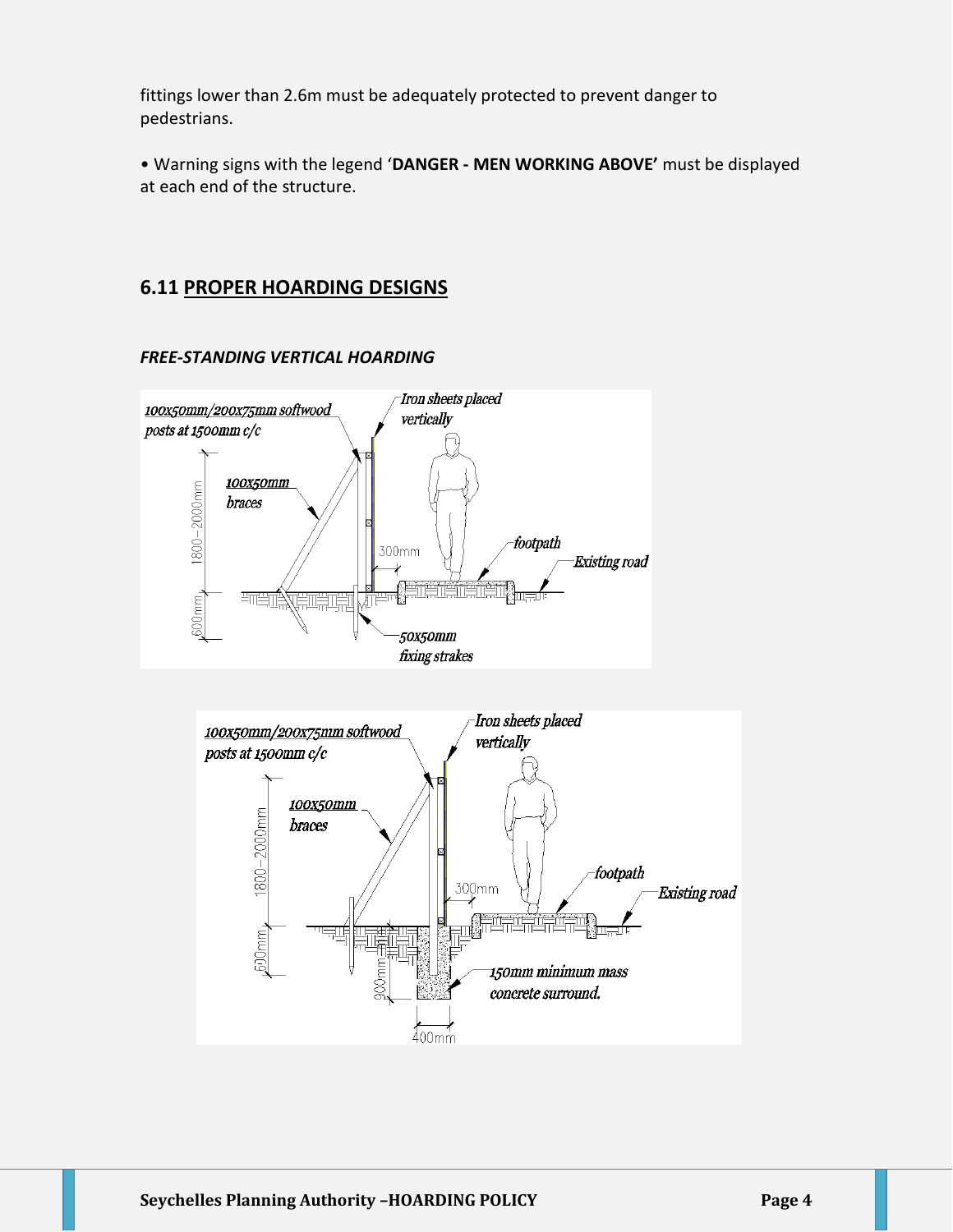

#### *COVERED WALKWAY HOARDING*



#### **6.2 ADDITIONAL ELEMENTS/STRUCTURES TO HOARDINGS**

Where hoarding structures alone are not enough to fully meet the safety requirements on construction sites, mostly structures higher than 3m, other elements or structures such as safety nets and catch platforms are added above the hoarding structure. These additional structures act as protective barriers against dust particles and the fall of other debris from the construction site. Safety nets are also a system to protect others who will also be working at great heights so as to minimize any potential fall.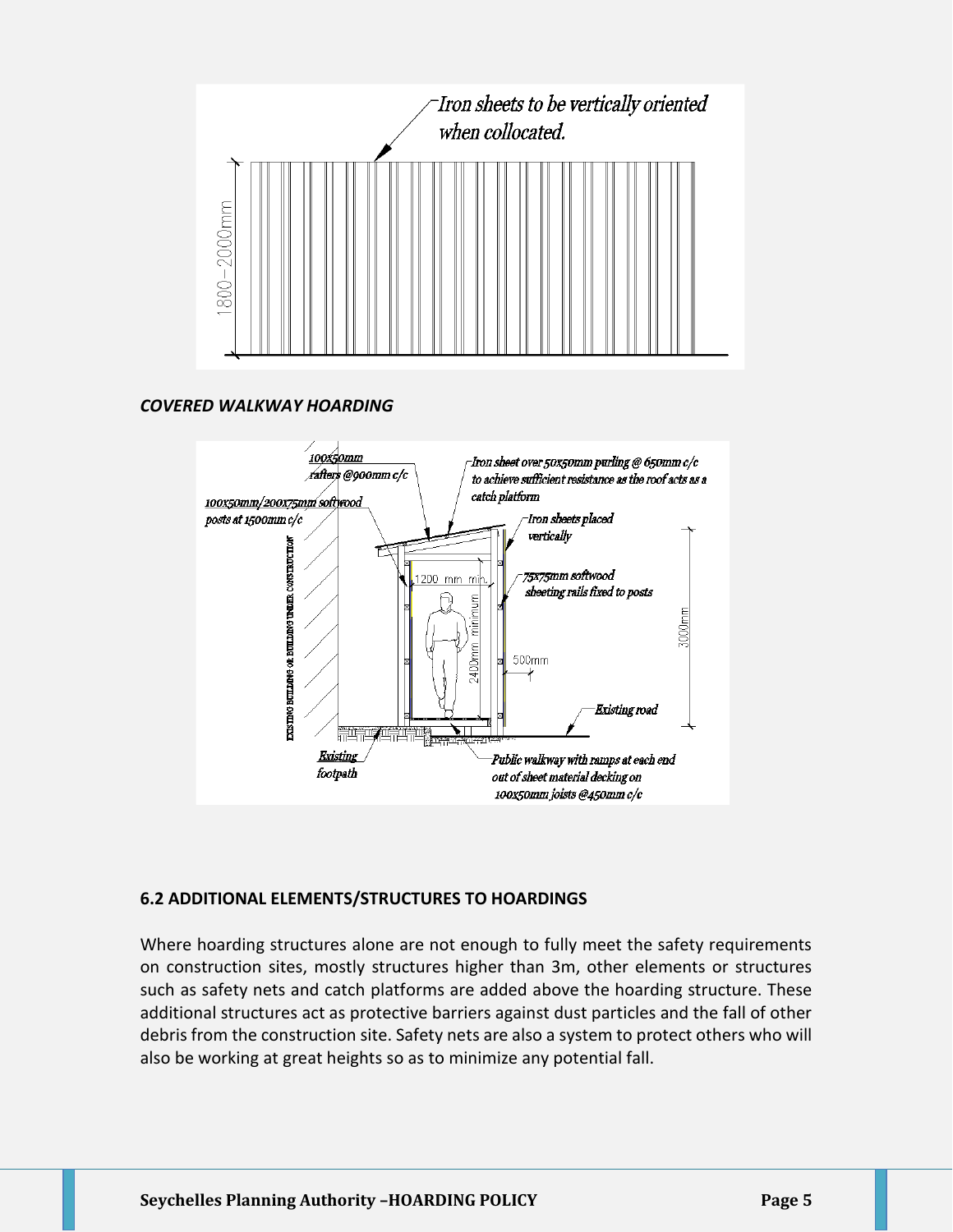#### **6.3 SAFETY NETS**

• Every safety net shall be attached to sufficient anchorages or supports outside and beyond the area of possible fall and supported at a height sufficient to prevent dropping to any surface or object.

• Where a scaffold is erected in an area where the construction activities may pose hazards to pedestrian or vehicular traffic in the form of falling objects, peripheral nets should be used to envelope the scaffold.

• Every safety net or combination of safety nets shall be of sufficient size, strength and must be provided to the area of possible fall.

• No safety net and peripheral net that is broken should be installed.

• Safety net, peripheral net and their supports shall be inspected daily after each installation.

• Every safety net shall comply with any relevant international standard.eg:

**<sup>1</sup> BSEN 1263-1 standard, whereby safety nets are to be made from polypropylene, a modern material which gives high energy absorption together durable use, with a mesh size of 100mm knot to knot. Safety nets are tested for a 100kg person falling 6m. They are installed using rope ties, complying with the BSEN 1263-1 standard.**

#### *CATCH PLATFORMS*